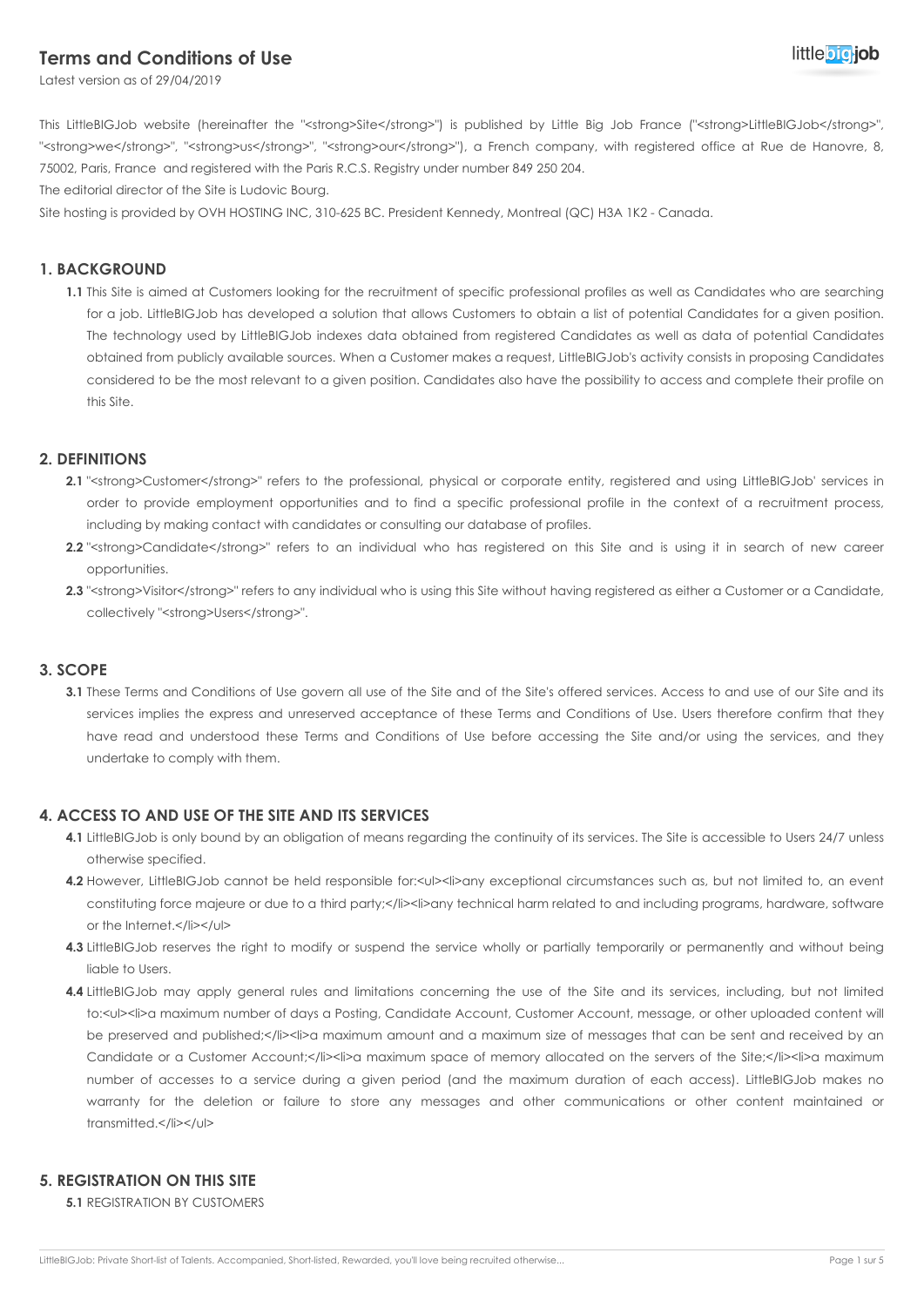# little bioliob

- **5.1.1** In order to benefit from the services that are provided on this Site, Customers must first create a Customer Account.
- **5.1.2** Customers undertake to provide all the information requested from them with accuracy and sincerity. Customers agree to update their information regularly in order to be as up-to-date as possible on the Site, in particular with regard to available job offers.
- **5.1.3** A Customer Account may be associated with several contacts and reciprocally. The contact can only be a natural person, in this case a recruiter. A Customer may have several accounts associated with each of its establishments.
- **5.1.4** The Customer will have the right to publish Advertisements in the Announcements Database. If the Customer so wishes, the Announcements will then be accessible to Candidates.
- **5.1.5** The Customer undertakes to refrain from writing, any illegal mention, in particular as constituting discrimination and more generally to refrain from any infringement of the rights of third parties.
- **5.1.6** LittleBIGJob reserves the right to check the content of the Advertisement before it is published online, which may result in the publication being delayed of no more than forty-eight hours (48 hours).
- **5.1.7** LittleBIGJob may be authorized by the Customer to make minor corrections such as spelling and syntax corrections without its prior agreement.
- **5.1.8** The Customer will in any case be informed by email sent to its declared e-mail address of the final drafting of the Announcement as soon as it is published online. However, the Customer remains solely responsible for the content of its Advertisements and guarantees LittleBIGJob against any claim formulated or any action brought against it under the latter.
- **5.1.9** The Customer undertakes to promptly withdraw any Advertisement that has become no longer applicable.

#### **5.2 CDATAIREGISTRATION BY CANDIDATES**

- **5.2.1** Candidates have the possibility to create a Candidate Account in order to access, modify or create their profile on LittleBIGJob's website. The Candidate agrees to comply with the spirit of the Site, and to be honest and measured in the contents of his/her Candidate Account.
- **5.3** VALIDITY OF INFORMATION
	- **5.3.1** Candidates and Customers agree to:<ul><li>deliver real, accurate, current information at the moment of their entry in the application form and in particular not to use false names or addresses, or names or addresses without authorization;</li><li>keep up to date the information provided to ensure accuracy of the service;</li><li>not make available or distribute any unlawful, reprehensible (such as defamatory or racist information) or harmful (such as viruses) content in violation of applicable law.</li></ul>
	- **5.3.2** In case of a breach of these provisions, LittleBIGJob may suspend or terminate the access of a Candidate or a Customer to LittleBIGJob' services.
	- **5.3.3** When a Candidate or a Customer adds information on their Candidate Account or Customer Account, it claims to be the rightful owner of the information provided or is duly authorized to make public, as well as being in position to accept these present terms.

#### **6. POSTINGS ON THIS SITE**

- **6.1** This Site allows Customers and Candidates to post or upload information, data, text, photographs, graphics, messages and/or other content (hereafter "Postings") relating to a job offer or a job application.
- **6.2** You acknowledge and agree that LittleBIGJob does not control the content of Postings and cannot guarantee the accuracy, integrity or quality of any such content. Customers and Candidates are solely responsible for such content and solely liable for any and all loss or damage caused by such content.
- **6.2** All Postings in relation to services prohibited by law are banned. In particular, it is prohibited for any Customers or Candidates to insert Postings on the Site mentioning:<ul><li>any services related to pornography, pedophilia or child nudity;</li><li>any service that promotes racism, xenophobia, hatred and violence, with any discrimination;</li><li>any services or methods of fast cash gains, financial services or services of clairvoyance or psychic;</li><li>any service related to stolen, counterfeit or copyright infringement, to cigarettes, alcohol or any product which its distribution is regulated by existing legislation's.</li></ul>
- **6.4** This list is indicative and not exhaustive. LittleBIGJob reserves the right to remove any Posting on this Site that is contrary to the law, public order, morality, image of the Site or the expectations of Customers or Candidates.
- **6.5** Customers undertake to provide Candidates with only job opportunities for which it is the sole legitimate employer or duly authorized by the rightful employer.
- **6.6** Customers and Candidates undertake to write their Postings in an accurate, clear and honest fashion, and in compliance with applicable laws. Postings must not be obscene, pornographic or vulgar. They should not denigrate a brand, a company, a state or a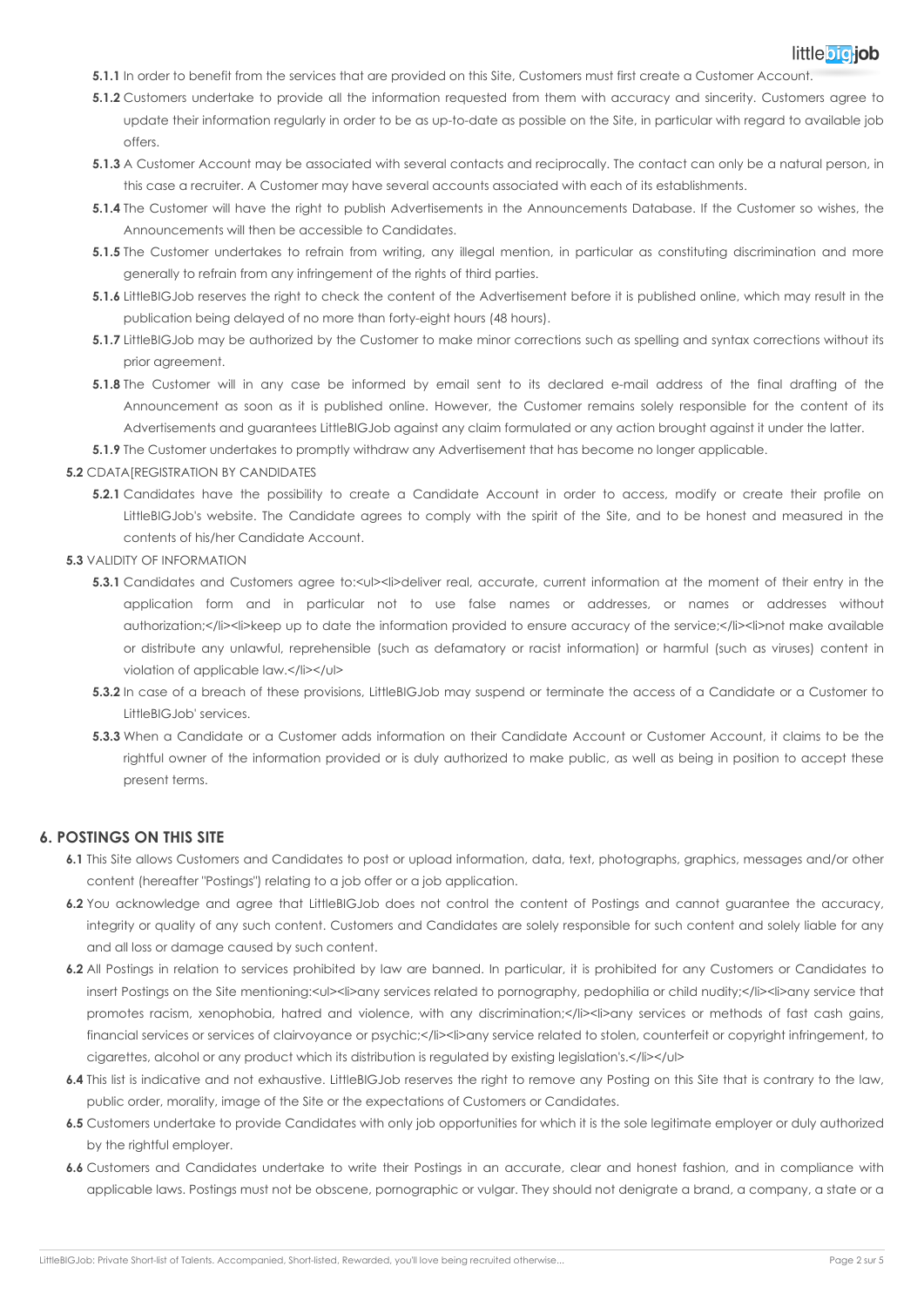

person, or infringe in any way the reputation, image, privacy of any individual or organization.

- **6.7** Customers and Candidates certify having obtained permission to quote or use in their announcements any elements employing the right of publicity or intellectual property. Customers and Candidates agree to be personally responsible for any use which would emanate from the beneficiary or holder of his rights and agree in advance to clear LittleBIGJob, its employees and officers from any liability in case of a dispute.
- **6.8** Customers and Candidates are the sole authors and solely responsible for the content of their Postings and associated elements.

### **7. RESTRICTIONS**

- **7.1** LittleBIGJob and its Career Managers reserve the right to modify, suspend or delete any and all parts, without notice, of any or all Postings or Customer or Candidate Accounts, particularly, without limitation, for the following reasons:<ul><li>in the event of a conflict with these Terms and Conditions of Use;</li><li>if the Posting or the information relating to a Candidate or Customer is incomplete, too short, or contrary to the spirit of the Site;</li><li>if the Posting or the information relating to a Candidate or Customer are liable to harm the image of the Site or interfere with its use.</li></ul>
- **7.2** LittleBIGJob Networks Inc. reserves the right to suspend or remove any Posting or message that has been reported as being contentious, without having to justify its decision.
- **7.3** Candidates agree to comply with the spirit of the Site, to be honest and measured in the content of their Candidate Accounts. Postings and messages.
- **7.4** Any insertion or maneuver aimed at inserting Postings likely to cause prejudice to the operations or image of LittleBIGJob or the Site may be subject to civil and criminal prosecution.
- **7.5** Candidates and Customers recognize a right of exploitation of Candidate and Customer Accounts by LittleBIGJob.
- **7.6** Candidates and Customers undertake to expunge from their messages, Candidate Accounts, Customer Accounts and Postings, all that would be wrong, unrelated to employment, obscene, offensive, abusive, racist, libellous, defamatory or discriminatory under applicable law.
- **7.7** In case of non-compliance with these terms by a Candidate or a Customer, LittleBIGJob reserves the right to suspend or delete a Candidate's or Customer's Account and, if necessary, denying him/her access to the Site, deleting all data and files relating to that Candidate or Customer, without prejudice to any other action under applicable law.

#### **8. PRICING**

- 8.1 The services offered to Candidates on this Site (i.e. registration, consultation of opportunities and active placement with Customers) are free. Other and more specific services (such as, but not limited to, personal coaching, assessment tests) will result in prices suited to the needs of the Candidate and a custom proposal to be accepted by him/her.
- 8.2 The services proposed to Customers on this Site are subject to a custom proposal from LittleBIGJob to be accepted by the Customer. Once accepted, the written proposal will supplement these Terms and Conditions of Use. The prices invoiced to a Customer are those in force on the day the order is placed, less discounts applicable to the order.

#### **9. USE OF CONTENT**

- **9.1** LittleBIGJob grants you a personal, non-exclusive, non-transferable, revocable, limited licence, strictly to do the following only, for your personal, non-commercial use, to view; reproduce; print; cache; store; and distribute content retrieved from this Site via a generally available consumer web browser. The foregoing licence is granted on the condition that you comply with the restrictions on use described in these Terms and Conditions of Use and that you do not (and do not permit any third party to) remove or obscure the copyright notice or other notices displayed on such content. You may not reproduce, print, cache, store, link to, frame, or distribute content retrieved from this Site for any commercial purpose whatsoever without the prior written permission of LittleBIGJob or the copyright holder identified in the relevant copyright notice.
- **9.2** You agree not to modify the services that are provided on this Site in any manner or to use modified versions of the services, including (without limitation) for the purpose of obtaining unauthorised access to the services. You agree not to access the services by any means other than through the interface provided by LittleBIGJob for use in accessing the services.
- **9.3** Except as expressly provided in these Terms and Conditions of Use, nothing in these Terms and Conditions of Use or on this Site shall be construed as conferring any other licence or right (whether expressly, by implication or otherwise) respect to any intellectual property rights belonging to LittleBIGJob and/or its licensors. All rights not expressly granted herein are reserved.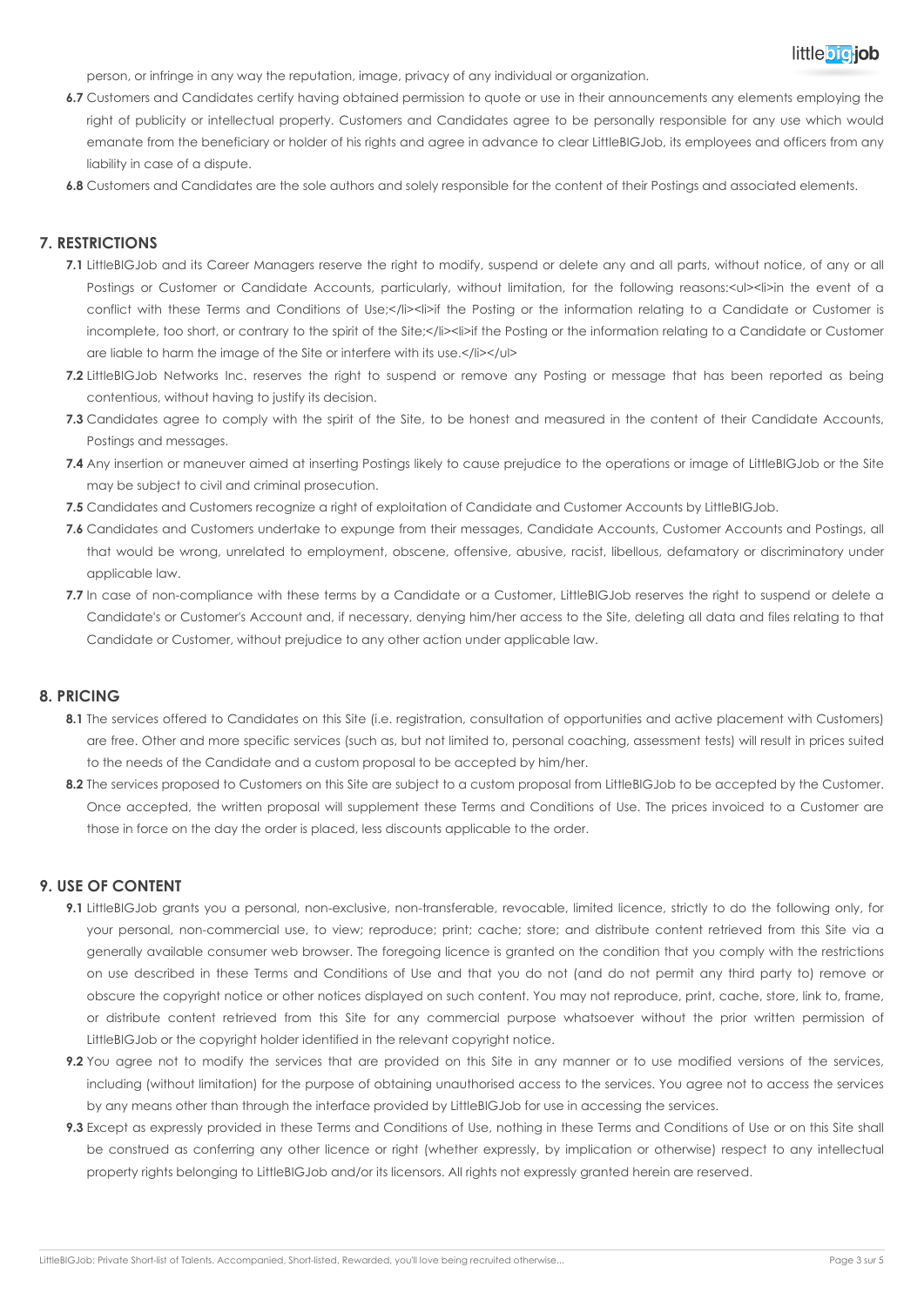

# **10. COPYRIGHTS AND INTELLECTUAL PROPERTY**

- **10.1** All contents of this Site including text, presentations, illustrations, photographs, arborescences, graphics and HTML codes are the exclusive property of LittleBIGJob or its partners accordingly.
- **10.2** As such, representation, reproduction, nesting, distribution and redistribution, partial or total, is prohibited.
- **10.3** Anyone doing so without being able to prove a prior expressed consent of the copyright holder will incur the penalties for copyright infringement under applicable law.
- **10.4** In any case, on all copies of all or parts of the Site's content, there must be marked « Copyright LittleBIGJob. All rights reserved ».

#### **11. BRANDS AND DOMAIN NAMES**

**11.1** The trademarks, logos and domain names on this Site are trademarks of LittleBIGJob, or possibly one of its partners.

**11.2** As such, any person making representation, reproduction, nesting, distribution and redistribution may incur the penalties provided under applicable law.

## **12. REPORT AN ABUSE**

**12.1** The Site provides Candidates and Customers with the ability to report abuse or use in contradiction with the Terms and Conditions of Use. In this case, please send an email to the following address: abuse@littlebigjob.com

# **13. PERSONAL DATA**

- 13.1 LittleBIGJob's activity entails the processing of personal data in accordance with LittleBIGJob' Service privacy notice available <a href="/privacy">here</a>.
- 13.2 As a Customer, you may receive from us personal data related to Candidates. Customers are responsible for complying with applicable data protection laws when processing personal data of Candidates for their own purposes. In particular, Customers must provide Candidates with sufficient information and guarantees regarding the processing of their personal data (e.g. through a dedicated privacy notice).

#### **14. COOKIES**

**14.1** This Site uses cookies. For more details about our use of cookies and other tracking technology, please read our Cookies Notice available <a href="/cookies">here</a>.

#### **15. PASSWORDS AND SECURITY**

- **15.1** Access to certain services on this Site may require you to choose a user name and password. If you do so, you are responsible for maintaining the confidentiality of your password and account information and for logging out of your account at the end of each session.
- **15.2** In selecting a user name, you agree not to (i) impersonate another person; (ii) use a name subject to the rights of any person without their permission; or (iii) use a name that is offensive, illegal, or infringing. You are responsible for all activities that occur under your password or account.
- 15.3 You agree to notify LittleBIGJob immediately of any unauthorised use of your password or account or any other breach of security. LittleBIGJob accepts no liability for any loss or damage arising from your failure to comply with this paragraph.

### **16. THIRD PARTY SITES**

- **16.1** The Sites provides links to other sites on the internet operated by third parties. Because LittleBIGJob has no control over such sites, you acknowledge and agree that LittleBIGJob is not responsible for the availability of such external sites, and does not endorse and is not responsible or liable for any content, advertising, products, services or materials on or available through such sites.
- 16.2 You further acknowledge and agree that LittleBIGJob shall not be responsible or liable, directly or indirectly, for any damage or loss caused by or in connection with use of or reliance on any content, goods or services on or available through any such site.
- **16.2** Finally, you acknowledge that LittleBIGJob has no control over the terms and conditions and/or privacy policies of such third party sites and that such terms and conditions and/or privacy policies will govern your rights and obligations with respect to the use of